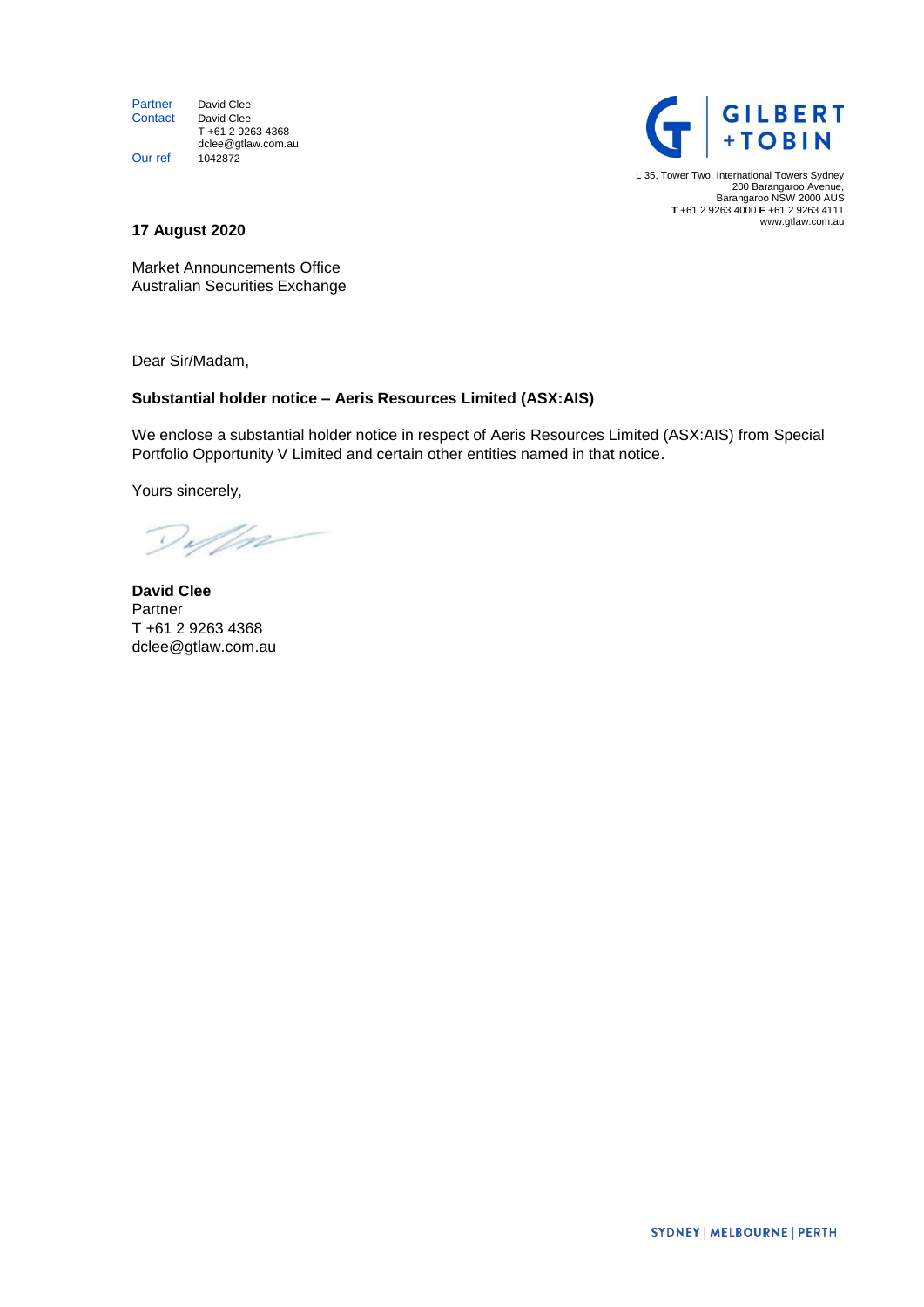## **Form 604 Corporations Act 2001 Section 671B**

# **Notice of change of interests of substantial holder**

| To Company Name/Scheme                          | Aeris Resources Limited ("Aeris")                                                        |  |  |  |  |  |
|-------------------------------------------------|------------------------------------------------------------------------------------------|--|--|--|--|--|
| <b>ACN/ARSN</b>                                 | 147 131 977                                                                              |  |  |  |  |  |
| 1. Details of substantial holder (1)            |                                                                                          |  |  |  |  |  |
|                                                 | Special Portfolio Opportunity V Limited ("SPOV")                                         |  |  |  |  |  |
|                                                 | PAG Asia Special Situations Fund II L.P. ("Fund")                                        |  |  |  |  |  |
|                                                 | PAG Special Situations Management II Limited ("Fund General Partner")                    |  |  |  |  |  |
|                                                 | PAG Asia Special Situations II Feeder Fund L.P. ("Feeder Fund")                          |  |  |  |  |  |
| Name                                            | PAG Special Situations II Feeder Fund Management Limited ("Feeder Fund General Partner") |  |  |  |  |  |
|                                                 | PAG Special Situations LLC ("PAG SS LLC")                                                |  |  |  |  |  |
|                                                 | Pacific Alliance Group Limited ("PAG Ltd")                                               |  |  |  |  |  |
|                                                 | PAG Holdings Limited ("PAG Holdings")                                                    |  |  |  |  |  |
| ACN/ARSN (if applicable)                        | Not applicable                                                                           |  |  |  |  |  |
|                                                 |                                                                                          |  |  |  |  |  |
| There was a change in the interests of the      |                                                                                          |  |  |  |  |  |
| substantial holder on                           | 1/07/2020                                                                                |  |  |  |  |  |
| The previous notice was given to the company on | 16 / 06 / 2020                                                                           |  |  |  |  |  |
| The previous notice was dated                   | 16 / 06 / 2020                                                                           |  |  |  |  |  |

## **2. Previous and present voting power**

The total number of votes attached to all the voting shares in the company or voting interests in the scheme that the substantial holder or an associate (2) had a relevant interest (3) in when last required, and when now required, to give a substantial holding notice to the company or scheme, are as follows:

| Class of securities (4) | Previous notice |                  | Present notice |                  |
|-------------------------|-----------------|------------------|----------------|------------------|
|                         | Person's votes  | Voting power (5) | Person's votes | Voting power (5) |
| Ordinary shares         | 198,619,350     | 12.90%           | 224.145.833    | $11.82\%$        |

#### **3. Changes in relevant interests**

Particulars of each change in, or change in the nature of, a relevant interest of the substantial holder or an associate in voting securities of the company or or scheme, since the substantial holder was last required to give a substantial holding notice to the company or scheme are as follows:

| Date of<br>change | Person whose<br>relevant<br>interest<br>changed | Nature of<br>change $(6)$                                                                                                                                                                                                                                                                                                                                                                                                                                                              | Consideration<br>given in<br>relation<br>to change (7) | Class and<br>number of<br>securities<br>affected | Person's votes<br>affected |
|-------------------|-------------------------------------------------|----------------------------------------------------------------------------------------------------------------------------------------------------------------------------------------------------------------------------------------------------------------------------------------------------------------------------------------------------------------------------------------------------------------------------------------------------------------------------------------|--------------------------------------------------------|--------------------------------------------------|----------------------------|
| 1/07/2020         | <b>SPOV</b>                                     | The substantial holder's voting<br>power in Aeris was increased<br>as a result of the issue and<br>allotment by Aeris on 1 July<br>2020 of 333.258.016 new<br>shares to retail investors<br>bursuant to the retail<br>component of an entitlement<br>offer (Retail Entitlement<br><b>Offer</b> ). SPOV acquired an<br>additional 49,326,483 shares in<br>Aeris under the Retail<br>Entitlement Offer in its capacity<br>as sub-underwriter of the Retail<br><b>IEntitlement Offer.</b> | \$1,479,794.49                                         | 49,326,483<br>ordinary shares                    | 49,326,483                 |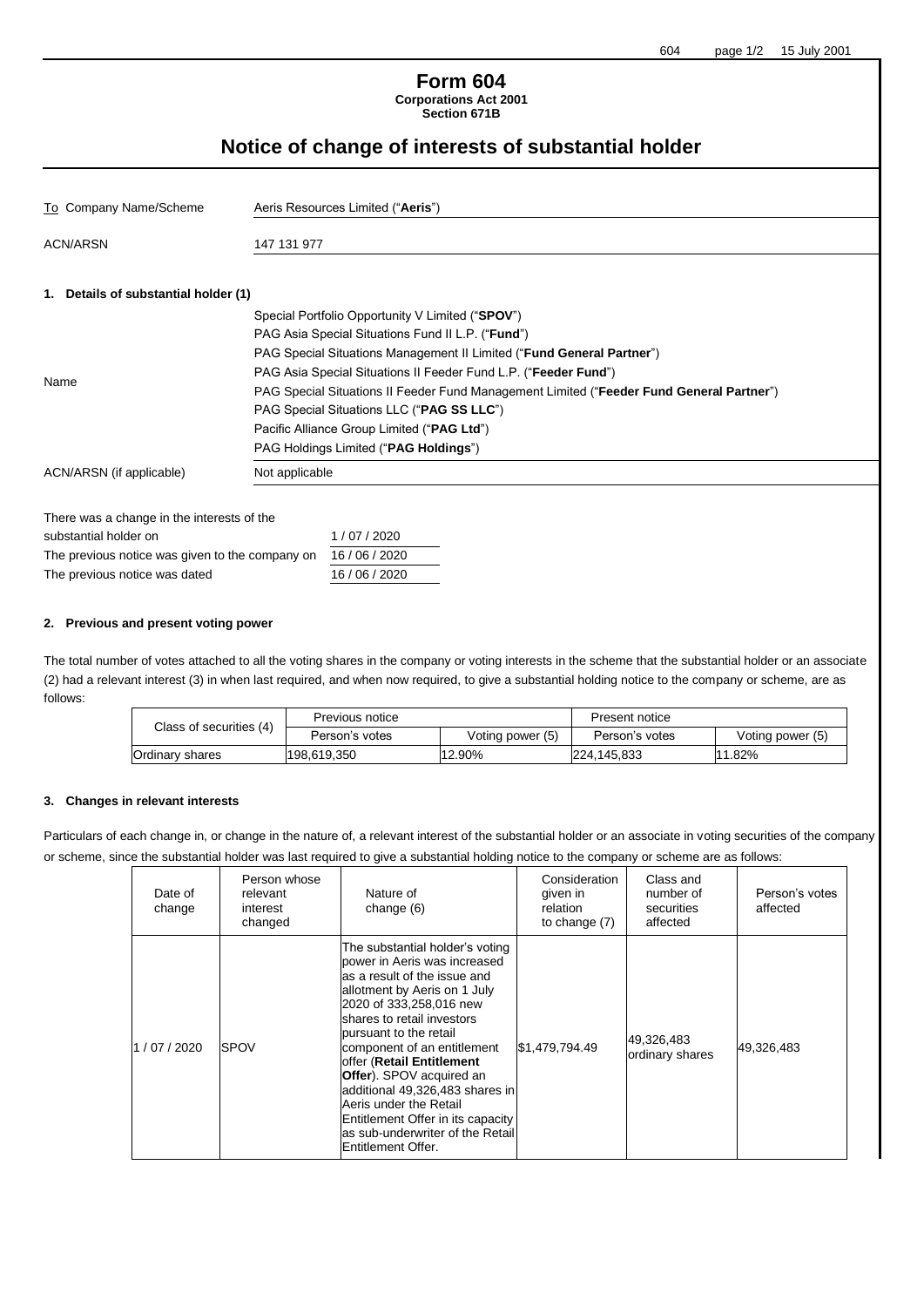| 1/07/2020      | Fund, Fund General<br>Partner, Feeder<br>Fund, Feeder Fund<br>General Partner,<br>PAG SS LLC, PAG<br>Ltd and PAG<br>Holdings | See above and section 4<br>below.                                                                                                                                                                     | N/A                                                                                           | 49,326,483<br>ordinary shares | 49,326,483 |
|----------------|------------------------------------------------------------------------------------------------------------------------------|-------------------------------------------------------------------------------------------------------------------------------------------------------------------------------------------------------|-----------------------------------------------------------------------------------------------|-------------------------------|------------|
| 7 / 08 / 2020  | <b>SPOV</b>                                                                                                                  | The substantial holder's voting<br>power was decreased due to<br>the sale of 2,636,544 ordinary<br>shares in Aeris.                                                                                   | \$158,719.95                                                                                  | 2,636,544 ordinary<br>shares  | 2,636,544  |
| 7/08/2020      | Fund, Fund General<br>Partner, Feeder<br>Fund, Feeder Fund<br>General Partner,<br>PAG SS LLC, PAG<br>Ltd and PAG<br>Holdings | See above and section 4<br>below.                                                                                                                                                                     | N/A                                                                                           | 2,636,544 ordinary<br>shares  | 2,636,544  |
| 10 / 08 / 2020 | <b>ISPOV</b>                                                                                                                 | The substantial holder's voting<br>power was decreased due to<br>the sale of 1,122,121 ordinary<br>shares in Aeris.                                                                                   | \$68,449.38                                                                                   | 1,122,121 ordinary<br>shares  | 1,122,121  |
| 10 / 08 / 2020 | Fund, Fund General<br>Partner, Feeder<br>Fund, Feeder Fund<br>General Partner,<br>PAG SS LLC, PAG<br>Ltd and PAG<br>Holdings | See above and section 4<br>below.                                                                                                                                                                     | N/A                                                                                           | 1,122,121 ordinary<br>shares  | 1,122,121  |
| 11 / 08 / 2020 | <b>SPOV</b>                                                                                                                  | The substantial holder's voting<br>power was decreased due to<br>the sale of 4,134,672 ordinary<br>shares in Aeris and the<br>exercise by certain<br>optionholders of 8,911,371<br>unlisted options.  | \$250,974.59 in<br>relation to the sale<br>of ordinary shares<br>by the substantial<br>holder | 4,134,672 ordinary<br>shares  | 4,134,672  |
| 11 / 08 / 2020 | Fund, Fund General<br>Partner, Feeder<br>Fund, Feeder Fund<br>General Partner,<br>PAG SS LLC, PAG<br>Ltd and PAG<br>Holdings | See above and section 4<br>below.                                                                                                                                                                     | N/A                                                                                           | 4,134,672 ordinary<br>shares  | 4,134,672  |
| 12 / 08 / 2020 | <b>SPOV</b>                                                                                                                  | The substantial holder's voting<br>power was decreased due to<br>the sale of 11,377,655 ordinary<br>shares in Aeris.                                                                                  | \$574,571.58                                                                                  | 11,377,655<br>ordinary shares | 11,377,655 |
| 12 / 08 / 2020 | Fund, Fund General<br>Partner, Feeder<br>Fund, Feeder Fund<br>General Partner,<br>PAG SS LLC, PAG<br>Ltd and PAG<br>Holdings | See above and section 4<br>below.                                                                                                                                                                     | N/A                                                                                           | 11,377,655<br>ordinary shares | 11,377,655 |
| 13 / 08 / 2020 | <b>SPOV</b>                                                                                                                  | The substantial holder's voting<br>power was decreased due to<br>the sale of 4,529,008 ordinary<br>shares in Aeris and the<br>exercise by certain<br>optionholders of 14,852,285<br>unlisted options. | \$252,718.65 in<br>relation to the sale<br>of ordinary shares<br>by the substantial<br>holder | 4,529,008 ordinary<br>shares  | 4,529,008  |
| 13 / 08 / 2020 | Fund, Fund General<br>Partner, Feeder<br>Fund, Feeder Fund<br>General Partner,<br>PAG SS LLC, PAG<br>Ltd and PAG<br>Holdings | See above and section 4<br>below.                                                                                                                                                                     | N/A                                                                                           | 4,529,008 ordinary<br>shares  | 4,529,008  |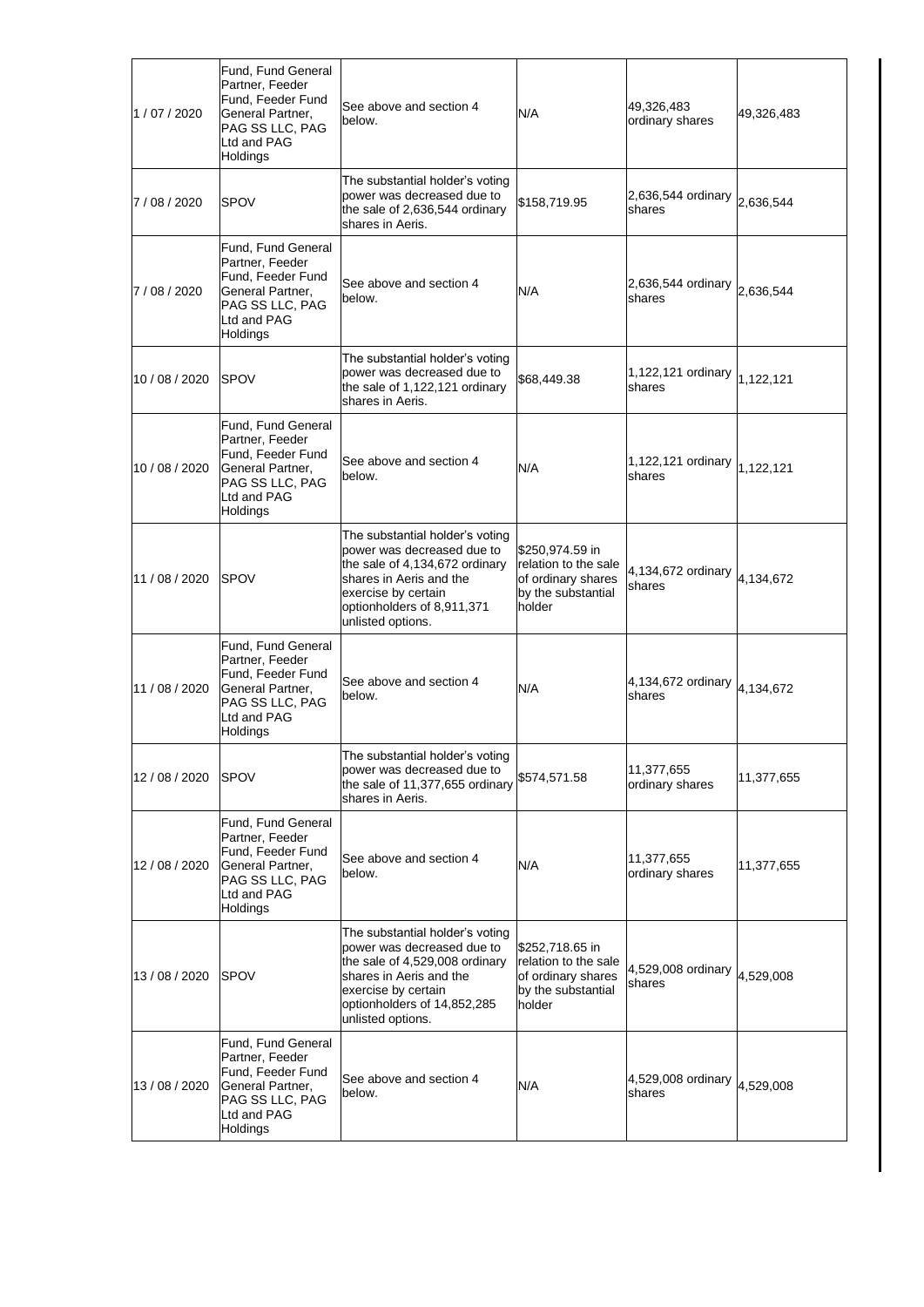## **4. Present relevant interests**

Particulars of each relevant interest of the substantial holder in voting securities after the change are as follows:

| Holder of<br>relevant<br>interest                 | Registered<br>holder of<br>securities | Person entitled<br>to be registered<br>as holder (8) | Nature of<br>relevant<br>interest (6)                                                                                                            | Class and<br>number of<br>securities | Person's votes |
|---------------------------------------------------|---------------------------------------|------------------------------------------------------|--------------------------------------------------------------------------------------------------------------------------------------------------|--------------------------------------|----------------|
| <b>SPOV</b>                                       | <b>SPOV</b>                           | <b>SPOV</b>                                          | Relevant interest pursuant 224,145,833<br>to section 608(1)                                                                                      | ordinary shares                      | 224,145,833    |
| Fund                                              | <b>SPOV</b>                           | <b>SPOV</b>                                          | Relevant interest pursuant 224,145,833<br>to section 608(1)                                                                                      | ordinary shares                      | 224,145,833    |
| <b>Fund General</b><br>Partner                    | SPOV                                  | <b>SPOV</b>                                          | Relevant interest pursuant<br>to section $608(3)(b)$<br>because Fund General<br>Partner, as general<br>partner, controls the Fund                | 224,145,833<br>ordinary shares       | 224,145,833    |
| Feeder Fund                                       | <b>SPOV</b>                           | <b>SPOV</b>                                          | Relevant interest pursuant 224,145,833<br>to section $608(3)(a)$                                                                                 | ordinary shares                      | 224,145,833    |
| Feeder Fund<br>General<br>Partner                 | <b>SPOV</b>                           | <b>SPOV</b>                                          | Relevant interest pursuant<br>to section 608(3)(b)<br>because Feeder Fund<br>General Partner, as<br>general partner, controls<br>the Feeder Fund | 224,145,833<br>ordinary shares       | 224,145,833    |
| PAG SS LLC,<br>PAG Ltd and<br><b>PAG Holdings</b> | <b>SPOV</b>                           | <b>SPOV</b>                                          | Relevant interest pursuant 224,145,833<br>to section $608(3)(b)$                                                                                 | ordinary shares                      | 224,145,833    |